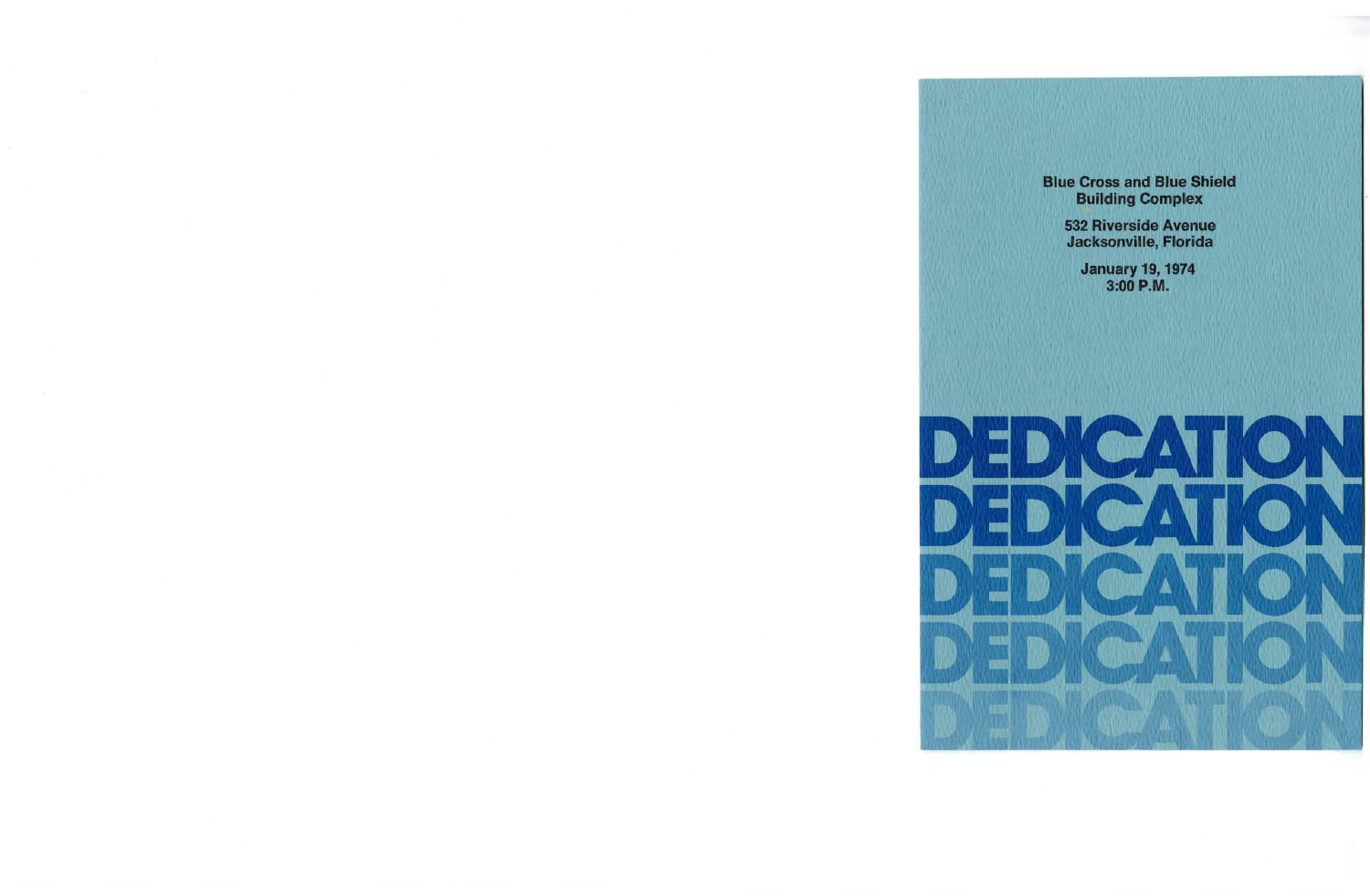# **Blue Cross of Florida, Inc.**

#### **OFFICERS**

W. R. Hancock Chairman of the Board of Directors John F. Wymer, Jr. Vice-Chairman of the Board of Directors G. Emerson Tully, Ph.D. Vice-Chairman of the Board of Directors J. W. Herbert President W. J. Stansell Senior Vice-President

## **EXECUTIVE COMMITTEE**

S. K. Bronstein Pat N. Groner W. R. Hancock Eugene G. Peek, Jr., M.D. G. Emerson Tully, Ph.D. Michael J. Wood John F. Wymer, Jr.

#### **BOARD OF DIRECTORS** '

Roy Armstrong/Jacksonville Henry J. Babers, Jr., M.D./ Gainesville Robert T. Besserer/ Sanford S. K. Bronstein/Miami Evans Crary, Jr./ Stuart Robert P. Evans, C.P.A./Lakeland Samuel Gertner/Miami Beach Pat **N.** Groner / Pensacola W. R. Hancock/ Leesburg J. W. Herbert/Jacksonville Clarence G. King, Jr./Jacksonville Joseph F. McAloon/ Coral Gables C. T. McCrimmon / Miami Ernest C. Nott, Jr./ Miami Eugene G. Peek, Jr., M.D./ Ocala Edward A. Proefke/Dunedin Warren W. Quillian, M.D./Coral Gables Donald **M.** Schroder/Dunedin Robert T. Sheen/ St. Petersburg Sherwood D. Smith/Lakeland G. Emerson Tully, Ph.D./ Tallahassee Lester Varn, Jr./Jacksonville Jamesena H. Weir/ Boca Raton Bernie B. Welch/Ft. Lauderdale B. P. Wilson/ Ocala Michael J. Wood/Jacksonville John F. Wymer, Jr./ West Palm Beach

#### **HONORARY DIRECTORS**

Frank J. Kelly/Miami Honorary Chairman of the Board

H. A. Schroder/Jacksonville **Ex-officio Member of the Board**  Jack F. Monahan, Jr./ Orlando

# **Blue Shield of Florida, Inc.**

#### **OFFICERS**

Robert E. Zellner, M.D. Chairman of the Board of Directors Ben C. Willis Vice-Chairman of the Board of Directors J. W. Herbert President W. J. Stansell Senior Vice-President

## **EXECUTIVE COMMITTEE**

I. Barnett Harrison, M.D. Joseph G. Matthews, M.D. Thomas E. McKell, M.D. Arthur W. Saarinen James W. Walker, M.D. Ben C. Willis Robert E. Zellner, M.D.

#### **BOARD OF DIRECTORS**

James L. Borland, Jr., M.D./ Jacksonville Billy Brashear, M.D./ Gainesville Andre S. Capi, M.D./ Pompano Beach Lewis A. Doman, Jr./ Pensacola Charles K. Donegan, M.D./ St. Petersburg **M.** Eugene Flipse, M.D./ Coral Gables I. Barnett Harrison, M.D./ Tallahassee J. W. Herbert/ Jacksonville Walter C. Jones, Ill, M.D./ Coral Gables Jack **A.** MaCris/ St. Petersburg Joseph G. Matthews, M.D./ Orlando Thomas E. McKell, M .D./Tampa William V. Roy/ Orlando Arthur W. Saarinen/ Ft. Lauderdale B. G. Smith/Tampa J. Champneys Taylor, **M.D.** Jacksonvllle Thomas S. Trantham, Jr./Miami John A. Turner/ Lakeland James **W.** Walker, M.D./Jacksonvil/e Bernie B. Welch/Ft. Lauderdale Ben C. Willis/Tallahassee Robert E. Zellner, M.D./ Orlando

## **HONORARY DIRECTORS**

Russell B. Carson, M.D./ Ft. Lauderdale Warren W. Quillian, M.D./ Coral Gables H. A. Schroder/Jacksonville W. Dean Steward, M.D./Orlando

## **Program**

### **Presiding**

J. W. Herbert President

### **Invocation**

Right Reverend Monsignor Mortimer H. Danaher Pastor, San Jose Catholic Church

## **Introductions**

W. R. Hancock **Chairman,<br>Blue Cross Board of Directors** 

Robert E. Zellner, M.D. Chairman, **Blue Shield Board of Directors** 

The Honorable Hans Tanzler **Mayor — City of Jacksonville** 

The Honorable Lew Brantley **Chairman** - **Senate Commerce Committee Florida State Senate** 

The Honorable William Birchfield **Chairman** - **House Insurance Committee Florida State House of Representatives** 

#### **Remarks**

The Honorable Charles E. Bennett **U.S. Congress** 

The Honorable Thomas D. O'Malley **Treasurer and Insurance Commissioner - State of Florida** 

> W. J. Stansell **Senior Vice President**

Guests are invited to tour the building immediately after the Dedication ceremony, followed by a reception on the Twentieth floor.